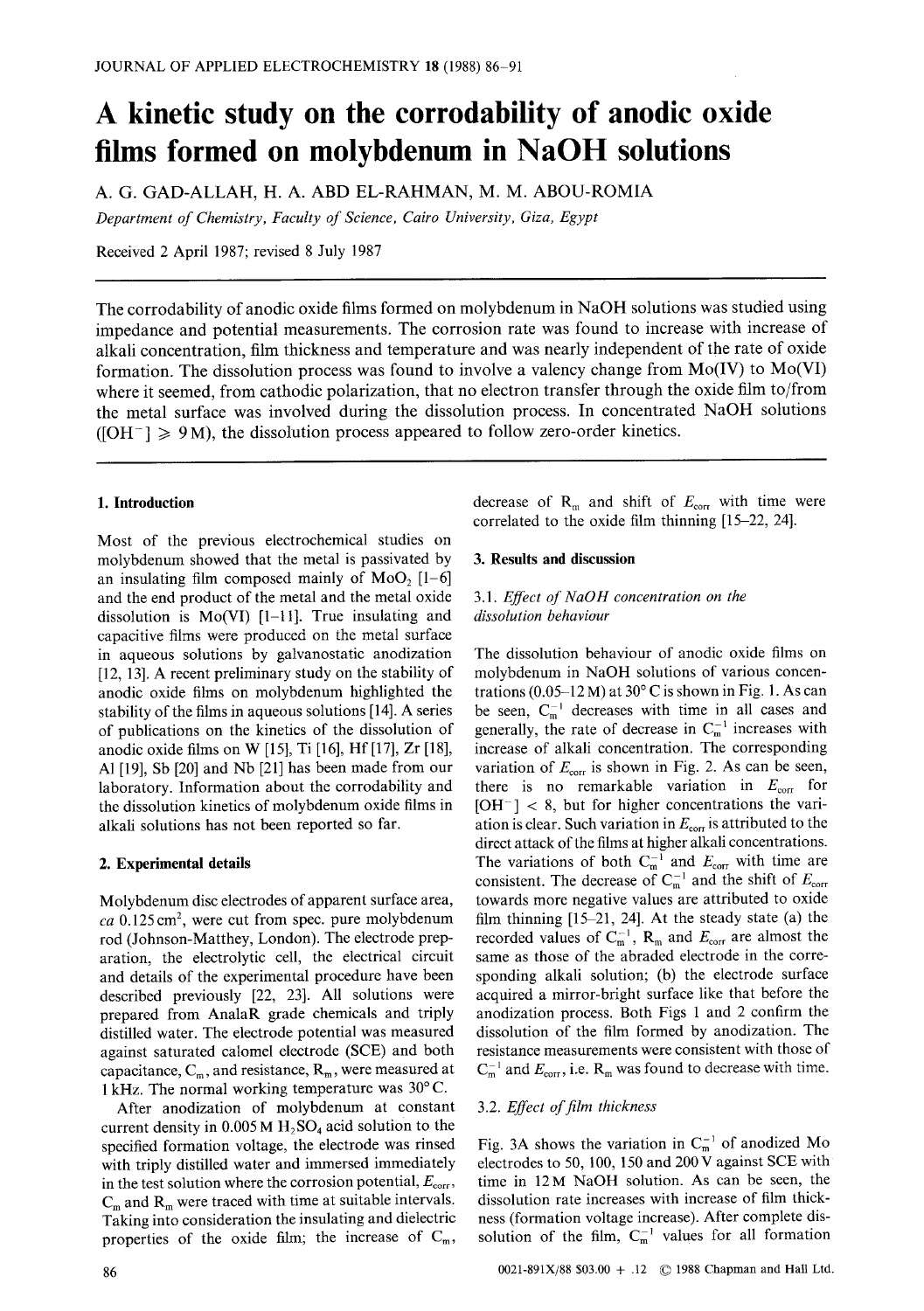

Fig. 1. Variation of open-circuit  $C_m^{-1}$  of anodized molybdenum electrodes with time in NaOH solutions of concentrations of: ( $\blacktriangle$ ) 0.05; ( $\Box$ ) 1; ( $\nabla$ ) 4; (+) 7; ( $\blacklozenge$ ) 8; (O) 9 and (x) 10 M; formation voltage  $=$ 50 V; anodizing  $cd = 8 \text{ mA cm}^{-2}$  and temperature =  $30^{\circ}$  C.

voltages are the same. The increase of the dissolution rate of many anodic oxide films with increase of formation voltage was reported previously [17-19, 25] and attributed most probably to the increase of the surface area exposed to the dissolving solution. Furthermore, increase of the film thickness is usually accompanied by an increase of defect concentration [17-19] which in turn increases the rate of attack and dissolution. Fig. 3B shows the linear variation of the initial film thickness, in terms of  $1/C_m^0$ , with the formation voltage increase.

# 3.3. *Effect of formation rate*

The variation of both  $C_{m}^{-1}$  and  $E_{\text{corr}}$  with time for anodized Mo electrodes at two different current densities during dissolution in 9 M NaOH solution are shown in Figs 4A and 4B. The rate of dissolution seems to be unaffected by variation of the formation rate. Under similar conditions, the rate of dissolution of anodic oxide films on zirconium in 1.0 M NaOH solution was found to increase with increase in formation current density [15]. Usually, the films formed



Fig. 2. Variation of  $E_{\text{corr}}$  of anodized Mo electrodes with time in NaOH solutions of various concentrations, details as in Fig. I.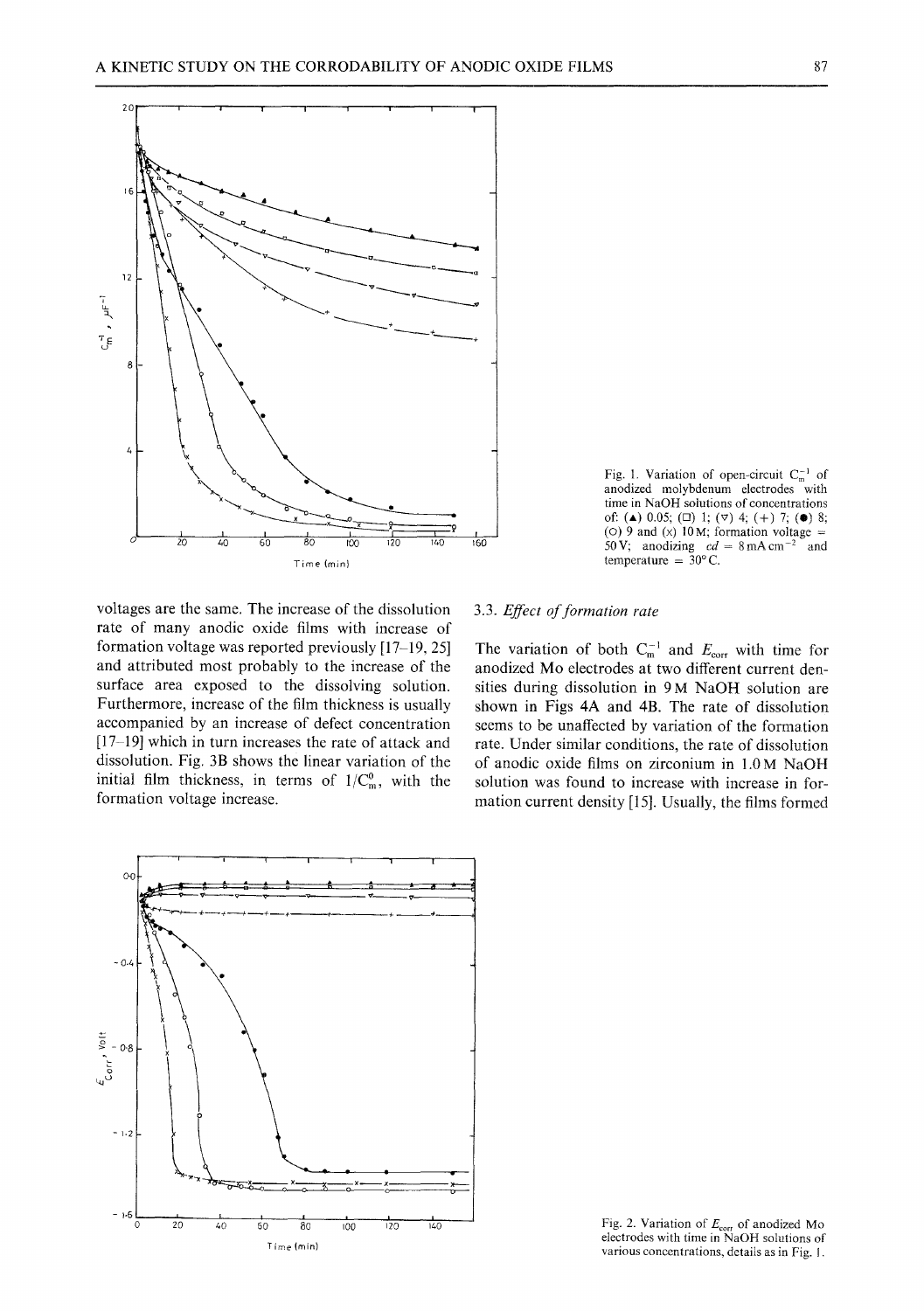

Fig. 3. (A) Variation of open-circuit  $C_m^{-1}$  of anodized Mo electrodes in 12 M NaOH solution; formation voltages were  $(+)$  20;  $(\triangle)$  50;  $(x)$ 100 and ( $\bullet$ ) 200 V; anodizing  $cd = 8$  mA cm<sup>-2</sup> and temperature =  $30^{\circ}$  C. (B) Zero-time reciprocal capacitance,  $1/C_m^0$ , versus formation voltage.

at high current densities are of more defective structure than those formed at lower ones [26] and it seems that the dissolution kinetics of Mo oxide films do not show this effect.

#### *3.4. Effect of stirring*

Figs 5A and 5B show the variations of both  $C_m^{-1}$  and  $R<sub>m</sub>$  of anodized Mo electrodes in stirred and stagnant solutions of 9M NaOH. As can be seen, the dissolution rate in the stirred solution is higher than that in the stagnant one, indicating the significance of species transport from/to the film surface in the dissolution process.

## 3.5. *Effect of temperature*

As expected for a chemical process such as the dis-



solution of anodic oxide films, the rate of dissolution, in terms of  $dC_m^{-1}/dt$ , increases with temperature as can be seen in Fig. 6A. The activation energy of dissolution of Mo oxide films in 9 M NaOH solution,  $E_a$ , was estimated from the Arrhenius plot shown in Fig. 6B where [19, 27]:

$$
\frac{\partial \ln (\partial C_m^{-1}/\partial t)}{\partial (1/T)} = \Delta E_a/R \qquad (1)
$$

The value of  $\Delta E_a$  was found to be 83.1 kJ mol<sup>-1</sup>.

#### 3.6. *Impedance behaviour*

Assuming that the electrical model representing the impedance behaviour of the anodized electrode consists of a parallel connection of a condenser and a resistor in series with the solution resistance; the series equivalent impedance,  $Z_m$ , and the phase shift,  $\theta$ , were calculated from the equations:

$$
Z_{\rm m} = (R_{\rm m}^2 + (2\pi F C_{\rm m})^{-2})^{1/2} \tag{2}
$$

$$
\theta = \tan^{-1}(2\pi F C_m R_m)^{-1} \tag{3}
$$

The impedance diagram of anodized Mo electrodes to different formation voltages after 1 h immersion in 5 M NaOH solution is shown in Fig. 7. The dashed lines in Fig. 7 refer to the behaviour after complete dissolution where the recorded values in Fig. 7 were the mean values obtained at the steady state dissolution of anodized Mo electrodes to 1, 5, 10, 15 and 20V. Even after complete dissolution it seems, within the frequency range used, that the impedance behaviour of the electrode confirms the assumed model [28, 29].

## 3.7. *Mechanism of the dissolution*

Although the general behaviour of dissolution of Mo oxide films is somewhat similar to that of many valve metals [15-21, 24], the mechanism of its currentless dissolution is still not fully understood. The dissolution of  $MoO<sub>2</sub>$  in alkaline solutions may be as

Fig. 4. Variation of open-circuit  $C_m^{-1}$ (A) and  $E_{\text{corr}}$  (B) of anodized Mo electrodes with time in 9M NaOH solution; formation voltage = 50 V; anodizing *cds*<br>ware  $f(0)$ , 0.8, and  $f(x)$ , 8 mA cm<sup>-2</sup> and were (O)  $0.8$  and (x)  $8 \text{ mA cm}^{-2}$ temperature =  $30^{\circ}$ C.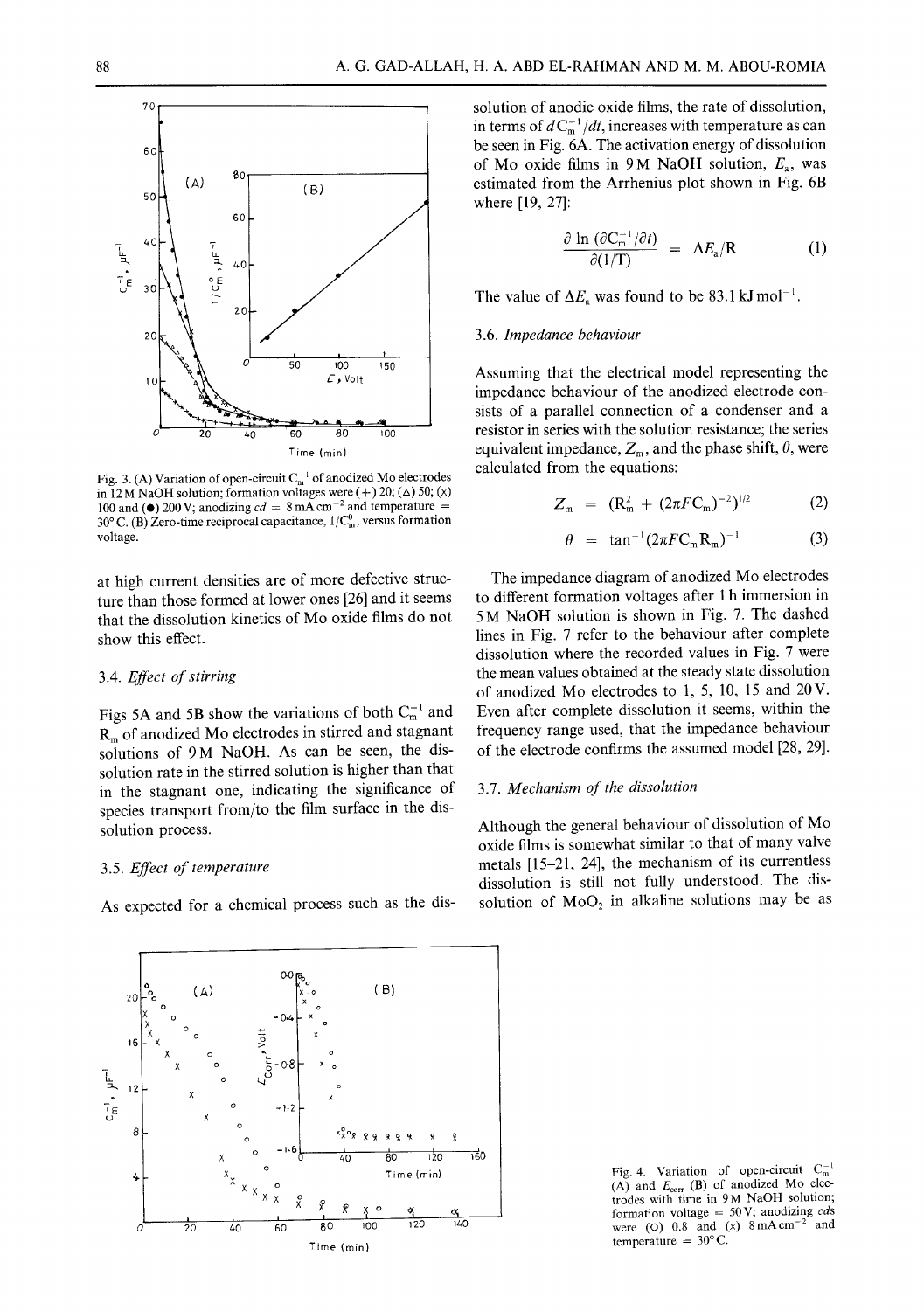

**follows [4, 30]** 

$$
3MoO2 + 4OH- = 2MoO42+ Mo + 2H2O (a)
$$

 $Mo + 2OH + 2H_2O = MoO_4^2 + 3H_2$  (b) **or [1, 3, 6]** 

$$
MoO2 + 4OH- = MoO42- + 2H2O + 2e
$$
  
(c)

All views indicate the oxidation of MoO<sub>2</sub> to soluble **molybdate together with the occurrence of cathodic processes such as hydrogen evolution, The interesting**  question arising is whether the oxidation of MoO<sub>2</sub> **involves electron transfer through the oxide film to/ from the metal. To answer this question, an anodized Mo electrode was cathodically polarized in 0.05M**  NaOH solution and the exchange current density,  $i_0$ ,



Fig. 6. (A) Variation of open-circuit  $C_m^{-1}$  of anodized Mo electrodes with time in 9 M NaOH solution at temperatures of: (0) 24; (x) 30;  $(A)$  40 and  $(+)$  53°C; formation voltage  $=$  50 V and anodizing *cd* **was 8 mA cm -2 . (B) Natural logarithm of the dissolution rate versus the reciprocal of the absolute temperature.** 

Fig. 5. Variation of open-circuit  $C_m^{-1}(A)$ **and R m (B) of anodized Mo electrodes with time in 9 M NaOH solution: (x) stagnant; (O) stirred; formation voltage = 50V;**  anodized  $cd = 8 \text{ mA cm}^{-2}$  and tempera- $\tan \theta = 30^{\circ}$  C.

**was determined from the Tafel plot shown in Fig. 8;**   $a_0 = 1.2 \times 10^{-11} \text{ A cm}^{-2}$ . From Fig. 1, the dissolution **rate in 0.05M NaOH solution was determined in terms of current density as** 

$$
\text{Dissolution rate (A cm}^{-2}) = \frac{zF}{aA} \left( d(\text{wt})/dt \right) \tag{4a}
$$

$$
= \frac{zF}{aA} \varrho a(dx/dt) \qquad (4b)
$$

**and [21, 24, 31]** 

$$
dx/dt = \frac{Da}{4\pi} \times 1.11 \times 10^{-6} (dC_{m}^{-1}/dt) \qquad (5)
$$

where *a* is the electrode area;  $d(\text{wt})/dt$  is the rate of



**Fig. 7. Impedance diagram of anodized Mo electrode under opencircuit conditions after one hour immersion in 5 M NaOH solution;**  anodizing  $cd = 0.4$  mA cm<sup>-2</sup>; temperature = 30°C and the dashed **lines referred to the electrode behaviour after complete dissolution.**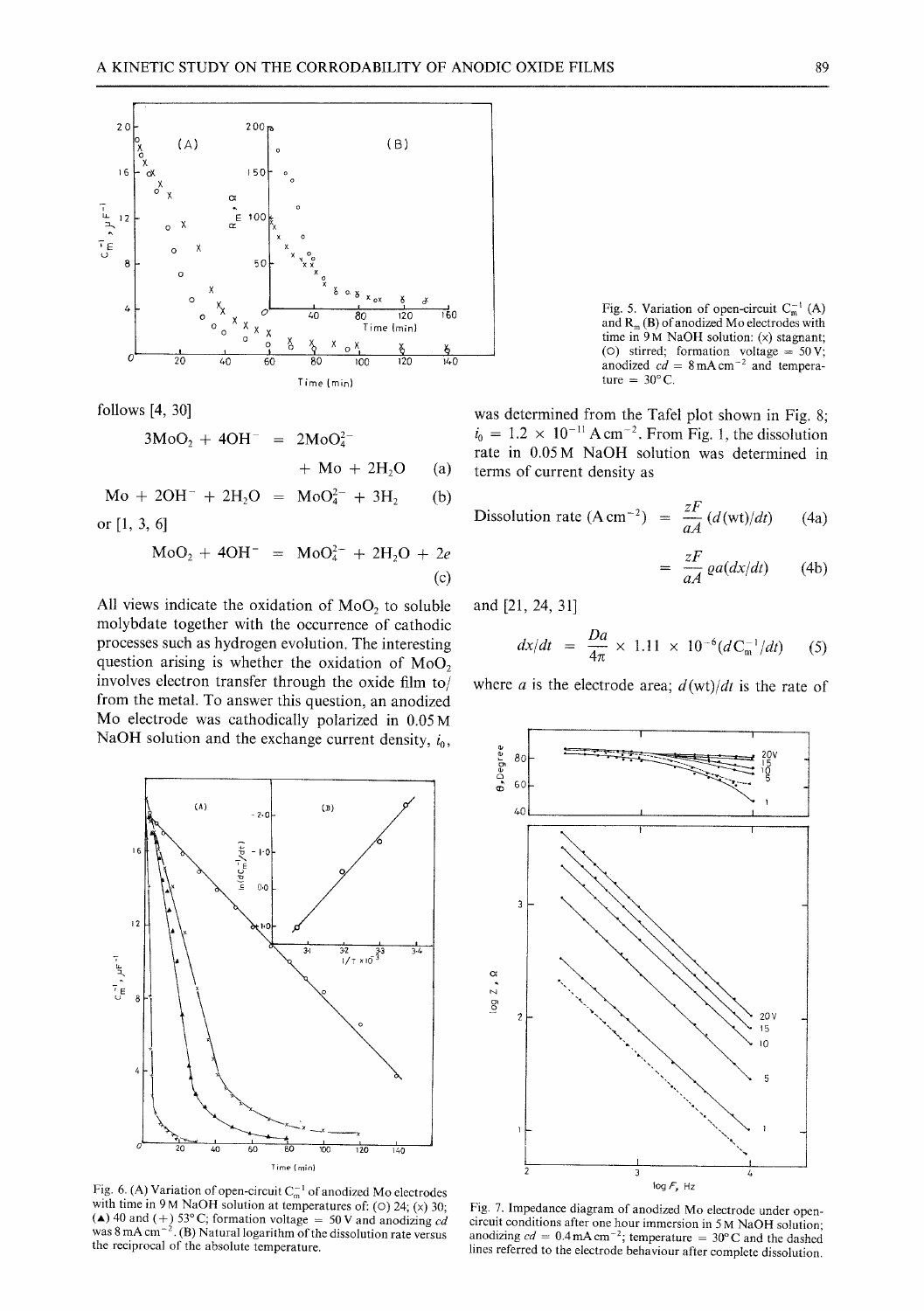

dissolution in g sec<sup>-1</sup>; x the film thickness;  $zF$  the number of Faradays involved and  $A$ ,  $\rho$  and  $D$  are the molecular weight, density and dimensionless dielectric constant of the oxide film, respectively. Taking  $A_{\text{MoO}_2} = 127.9, z = 2, \varrho = 6.4 \; [32], D = 29.4 \; [33]$ and  $dC_{m}^{-1}/dt=4.1 \times 10^{-4} \mu F^{-1} \text{ sec}^{-1}$  then from equations (4) and (5) the dissolution current density is  $1.6 \times 10^{-5}$  A cm<sup>-2</sup>. Comparing the dissolution *cd* with  $i_0$  obtained from cathodic polarization shows that the dissolution  $cd$  is much higher than  $i_0$  indicating that no electron transfer through the oxide film to/ from the metal surface is involved in the dissolution process.

It should be mentioned that up to  $\geq 90\%$  decrease in both  $C_m^{-1}$  and  $R_m$ , the interference colours and the general appearance of the film remained unchanged during the dissolution process. But after longer times the film disappeared completely. The decrease in  $C_m^{-1}$ and  $R_m$  with time cannot be attributed to the film thinning but most probably is attributed to loss of the insulating properties of the film before its dissolution. The dielectric properties of the films could not be returned by immersion of the electrode in electrolytes in which the oxide is stable, i.e. the loss of insulating properties by ion incorporation inside the films may be disregarded. The loss may be attributed to chemical interactions between  $MoO<sub>2</sub>$  and  $OH<sup>-</sup>$  ions, e.g. (3):

$$
MoO2 + 2OH- = MoO2(OH)2 + 2e
$$
 (d)

or hydration of  $MoO<sub>2</sub> [4, 34]$ 

$$
MoO2 + H2O = MoO(OH)2 + H2O= Mo(OH)4 (e)
$$

In NaOH solutions of concentrated ( $[OH^-] \ge 9 M$ ), the kinetics of dissolution appeared to follow zeroorder kinetics with respect to film thickness, i.e.  $dC_m^{-1}/dt$  = constant. Since the dissolution of solid inorganic materials such as oxide films is largely governed by the solid state properties [35, 36], e.g. atomic disorder and also by the medium aggressiveness [37], it seems from our results that the medium aggressiveness is the main factor determining the dis-

Fig. 8. Cathodic polarization of anodized Mo electrodes to 50V in 0.05M NaOH solution at  $30^{\circ}$  C.

solution behaviour of Mo oxide films and not the solid state properties of the oxide film. Generally, the stable oxide films in the common reagents follow zero-order kinetics with respect to the film thickness during dissolution [14, 21, 37].

## **References**

- 
- [I] T. Heumann and G. Hauck, *Z. Metallk* 56 (1965) 75. [2] L.L. Wikstrom and K. Nobe, *27. Electrochem. Soc.* 111 (1969) 525.
- [3] M.N. Hull, J. *Electroanal. Chem.* 30 (1971) App. 1; 38 (1972) 143.
- [4] M. Pourbaix, 'Atlas of Electrochemical Equilibria', Pergamon Press, Oxford (1966) p. 272.
- [5] H. Hobuyoshi and S. Katsushisa, *Nippon Kinzoku 44* (1980) 1312.
- [6] J.N. Wanklyn, *Corr. Sci.* 21 (1981) 211.
- [7] W. Muthmann and F. Fraunberger, *Bet. Bayr. Akad. 34*  (1904) 201.
- [8] H. Kuessmer, *Z. Elektrochem.* 16 (I910) 756.
- [9] E. Becker and H. Hilberg, *ibid.* 31 (1925) 32.
- [10] J. Besson and G. Drautzburg, *Electrochim. Acta* 3 (1960) 158.
- [11] M. K6nig and H. G6hr, *Ber. Bunsenges. Phys. Chem.* 67 (1963) 837.
- [12] S. Ikonopisov, *J. Electroanal. Chem.* 35 (1972) Appl. 1.
- [13] A.G. Gad-Allah and H. A. Abd E1-Rahman, *J. Applied Electrochem.*
- [14] W.A. Badawy, A. G. Gad-Allah, H. A. Abd E1-Rahman and M. M. Abou-Romia, *Surf. TechnoL* 30 (1987) 365.
- [15] M.A. Ameer, M.Sc. Thesis, Cairo University (1984). [16] M.M. Hefny, A. A. Mazhar and M. S. E1-Basiouny, *Br.*
- *Corros. J.* 17 (1982) 38. [17] M.M. Hefny, M. S. E1-Basiouny, A. G. Gad-Allah and
- S. A. Salih, *Electrochim. Acta* 28 (1983) 1811. [18] M.S. E1-Basiouny, A. A. Mazhar, F. E1-Taib Heakal and
	- M. A. Ameer, *J. Electroanal. Chem.* 147 (1983) 181.
- [19] W.A. Badawy, M. S. E1-Basiouny and M. M. Ibrahim, *Indian J. Tech.* 24 (1986) 1.
- [20] M.M. Hefny, W. A. Badawy, A. S. Mogoda and M. S. E1- Basiouny, *Electrochim. Acta* 30 (1985) 1017.
- [21] W.A. Badawy, A. G. Gad-Allah and H. H. Rehan, J. *Applied Electrochem.* 17 (1987) 559.
- [22] M.S. E1-Basiouny, A.M. EI-Kot and M.M. Hefny, *Corrosion* 36 (1980) 284.
- [23] W.A. Badawy, A. G. Gad-Allah, H. A. Abd E1-Rahman and M. M. Abou-Romia, *Surf. Technol.* 27 (1986) 187.
- [24] J.W. Diggle, T. C. Downie and C. W. Goulding, *Electrochim. Acta* 15 (1970) 1079.
- [25] R.S. Alwitt and R. G. Hills, *J. Electrochem. Soc.* 112 (1965) 974.
- [26] S. Hirora, H. Chiba, T. Tanaka and H. Hooke, *Oyo Butzuri*  26 (1957) 651.
- [27] J. O'M. Bokaris and E. C. Potter, *J. Chem. Phys.* 20 (1952) 614.